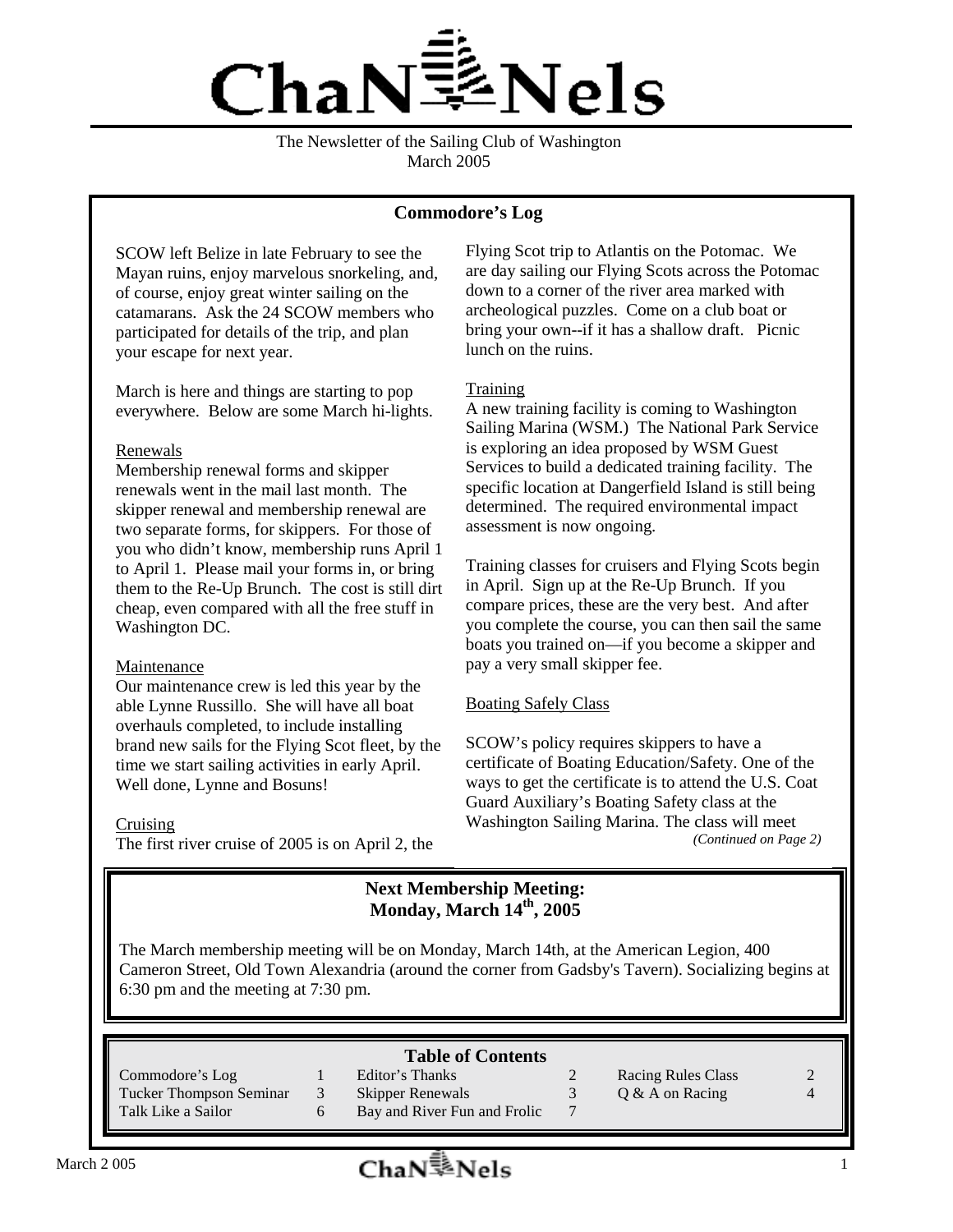### *(Continued from Page 1)*

every Wednesdays in March at the Afterdeck Café from 7:30 P.M. to 9:30 P.M. starting March 2. The cost is \$40. If you are interested in enrolling, please contact Ginny Ivin at (202) 547-8558 or flotilla22@hotmail.com.

### History of S[COW](http://mailcenter2.comcast.net/wmc/v/wm/420ED969000B67DA0000595B2200758942CECFCF9C0D03010C0B?cmd=ComposeTo&adr=flotilla22%40hotmail%2Ecom&sid=c0)

Did you know this club began with a group called "Young Republicans," changed the name to "Three Mile Limit Club", and then settled on "Sailing Club of Washington"? What do Republicans have to do with sailing? What a strange conversion.

## Merchandise Available

Need some new clothes? Get cool sailing shirts and hats, with SCOW logos for unbeatably low prices. Contact Bill Bernhards' SCOW Boatique for the latest in sailing fashion at the Re-Up Brunch, via email, or at SCOW membership meetings.

### Guest Speakers

The March 14th meeting will feature David Neff of the Selby Sailing Center. David sells and repairs Flying Scotts and has recently refurbished two of our own Scotts. David has been asked to discuss the basic construction of Flying Scotts and address what he has found during his work on the club's boats.

SCOW's own Hope Andruss has volunteered to address the April 11th meeting. Hope will discuss ideas for provisioning a boat whether it would be for a weekend or a week.

*Commodore Steve Linke*



**RACING RULES CLASS**  *Michael Murphy, Racing Director*

Potomac River Sailing Association (PRSA) is once again offering a Racing Rules Class. This year, arrangements have been made to open the class to SCOW members. The class is scheduled for 7:00 PM, Tuesday, March 8 at the Washington Sailing Marina. The PRSA format includes breakout sections for Beginners and Advanced Rules. Please send an e-mail to racing@scow.org if you would like to attend this class.



**EDITOR'S THANKS**  *Diana Combs* 

The Editor would like to thank the following Board members for submitting their ChaNNels articles before the deadline.

Steve Linke, Commodore Bill Patton, Vice Commodore Michael Murphy, Racing Director Lynne Russillo, Maintenance Director Karyl Owings, Skipper Director

In submitting their articles early, these Board members facilitated the on-time production of the newsletter and an earlier print newsletter delivery. As a reminder, the article submission deadline is the  $15<sup>th</sup>$  of every month. That means that articles should be received before or on the  $15<sup>th</sup>$ , not later.



can also be read at: www.scow.org.

Submit articles to channels@scow.org

by one week after the monthly meeting. Use any means, but email is preferred. If you would like a copy of the 2005 ChaNNels editorial calendar, please request via email to channels@scow.org or in-person at the next meeting. *Diana Combs, Editor Chris Chubb, Layout Editor*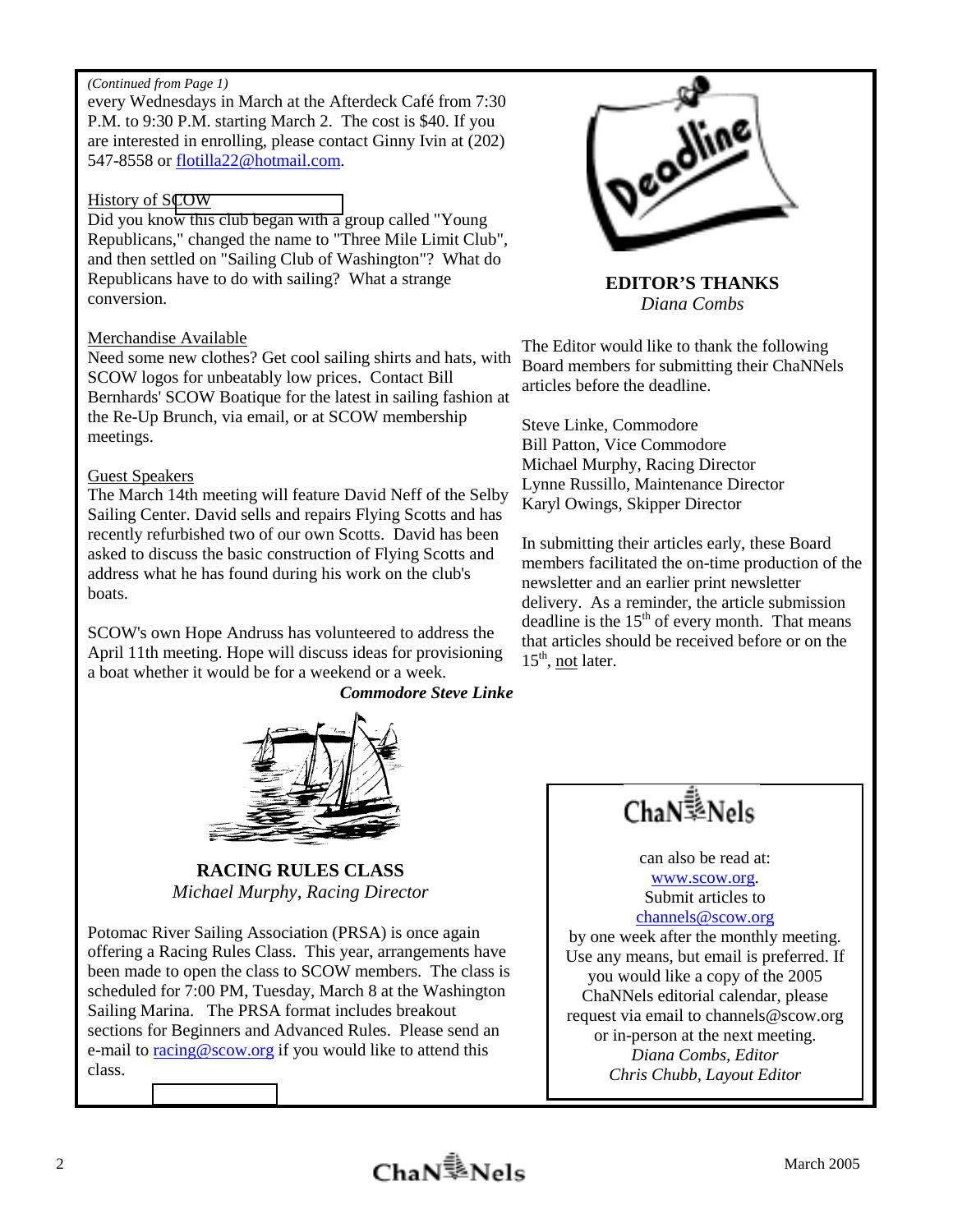# **TUCKER THOMPSON TO SPEAK AT SCOW RACING SEMINAR**

**Where**: Chart Room, Washington Sailing Marina (One mile south of Reagan National Airport on the George Washington Parkway) **When**: Wednesday, March 16, 2005 **Time**: 7:00 pm

This year, SCOW will be hosting a racing seminar that is a must for everyone who races, has thought about racing, or wants to know how to be a better sailor.

Tucker Thompson, from West Marine, will be our featured speaker. Tucker is a Professional Sailor, Performance Racing Coach, Sailing Consultant, and author. He has a long sailing history, including being a Junior North American, a Collegiate Sloop National Champion, and a New Zealand National Match Champion. He also sailed in the Smythe and O'Day Single-handed Nationals, the US Match Racing Nationals, J 22, Mumm 30, and Farr 40 Worlds. He sailed aboard the *America True* for the American Cup trials.

Tucker will present an informative and insightful program on racing strategy, consideration of tides and currents, and tactics designed to help sailors of all skill levels sail faster and better.

Get an early start for the sailing season and sharpen your skills by planning to attend this event. Invite your friends. The seminar is open to all interested people willing to pay a \$15.00 donation at the door. This is an event you don't want to miss.





## **SKIPPERS, IT'S TIME TO RENEW!**  *Karyl Owings, Skipper Director*

Skipper Renewal Packets were mailed on February 14, 2005. That's my Valentine to all SCOW Skippers! If you have not yet received your Skipper Renewal Packet, send me an email at skipper@scow.org; and I'll send you a packet immediately.

The Skipper Renewal Packe[ts contain the 2005](mailto:skipper@scow.org)  Renewal Application and the 2005 Renewal Agreement, both of which you must sign and return to me (my address is in the packet), along with a check made out to SCOW for the appropriate fee. I'd prefer it if you would renew by mail, so please, mail your Skipper Renewal back to me right away!

Note that Skipper Fees remain the same for 2005!!! Where else can you get such a great bargain?

Flying Scots......\$90 Cruisers...........\$120 Both................\$160

My goal is a 100% skipper renewal rate in 2005. SCOW is proud of all its skippers, and we want to see all of you out on the water this year. The new SCOW sailing season begins on April 1, 2005, and ends March 31, 2006. Renewing your SCOW skipper privileges gives you access to SCOW boats for the entire new season!

BOAT LOCK COMBINATIONS WILL CHANGE AT THE END OF THE SECOND WEEK OF APRIL 2005. I will send out the new combinations via email, so please ensure that your current email address is included on your Skipper Renewal Application. Don't delay, renew today!!!

See you on the water.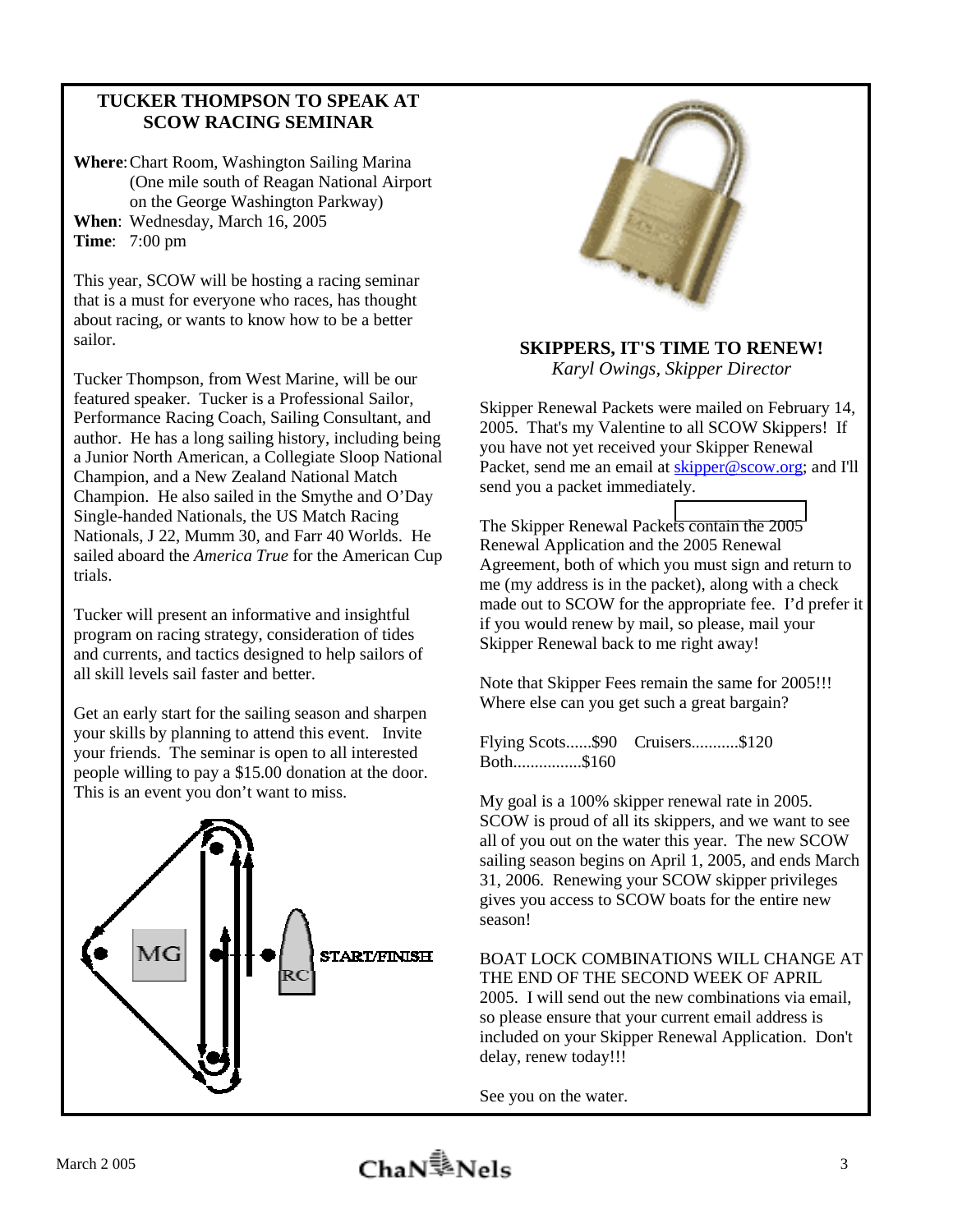# **QUESTIONS & ANSWERS FROM THE RACING DIRECTOR ON CRUISER RACING**  *Michael Murphy, Racing Director*

This month I will try to answer some of the questions that members may have about the 2005 race season for the SCOW cruisers. If you have additional questions, please e-mail them to me at racing@scow.org.

## Who Can Race the Scow Cruisers?

Qualified SCOW Racing Skippers can race the cruisers in authorized races. The cruisers will be reserved in advance by the Racing Director for these race events.

## Who Are the Qualified Cruiser Racing Skippers?

Seth Alen, Bill Bernhards, Donna Cohen, Declan Conroy, Barry Dunsmoor, Dale Eager, Jan Earle, Monica Maynard, Dave Scheurmann, Jeff Tietel, Stuart Ullman, Thom Unger, Kara Wald, Henry Yung

### Why Is There A Special List Of Qualified Cruiser Race Skippers?

SCOW guidance for approving the use of the SCOW cruisers in authorized races recognizes that racing has potential risks beyond those normally encountered in casual sailing. It is therefore essential for the safety of our members and for our boats that members racing the cruisers demonstrate that they have the knowledge to race safely. The requirements have been set at a minimal level to ensure safety, but also allow a maximum number of members to participate.

### If My Name Isn't On The Racing Skipper List, What Should I Do?

If you do not see your name on this list, but believe that it should be on the list, please contact me at racing@scow.org. If you are a cruiser skipper in good standing, and you want to become a racing skipper, you must pass a written exam. Please contact the Skipper Director at skipper@scow.org for information on taking [the exam. To part](mailto:Racing@scow.org)icipate in the lottery for racing slots at the Re-Up Brunch, you should have passed the test before the brunch. Time is short so if interested you should do s[o immediately, if not](mailto:skipper@scow.org) sooner!

### How Will The Race Slots Be Assigned For The 2005 Race Season?

We plan to hold a lottery at the Re-Up Brunch to select Race Skippers for the Spring Tune-Up Regatta, the Daingerfield Island Sailing Club (DISC) 2005 Tuesday night race series, and the fall Frostbite Regatta. Currently there are fourteen members qualified as cruiser racing skippers. These members have passed a written racing exam that allows them to skipper the cruising boats in authorized races.

### What Time Will The Lottery Be?

Names can be put into the drawing box starting at 10:00 AM. We will have a short pre-lottery meeting of interested participants at 1:00 PM, and will hopefully start the drawing by 1:15. We will finish by 2:00 PM.

## How Will The Lottery Be Conducted?

The lottery will be conducted in five easy steps at the Re-Up Brunch:

1. Qualified Racing Skippers will place their name in a box for a drawing to award race dates.

2. The first name drawn will have the privilege of first selecting a boat and which race (Tune-Up or Fall

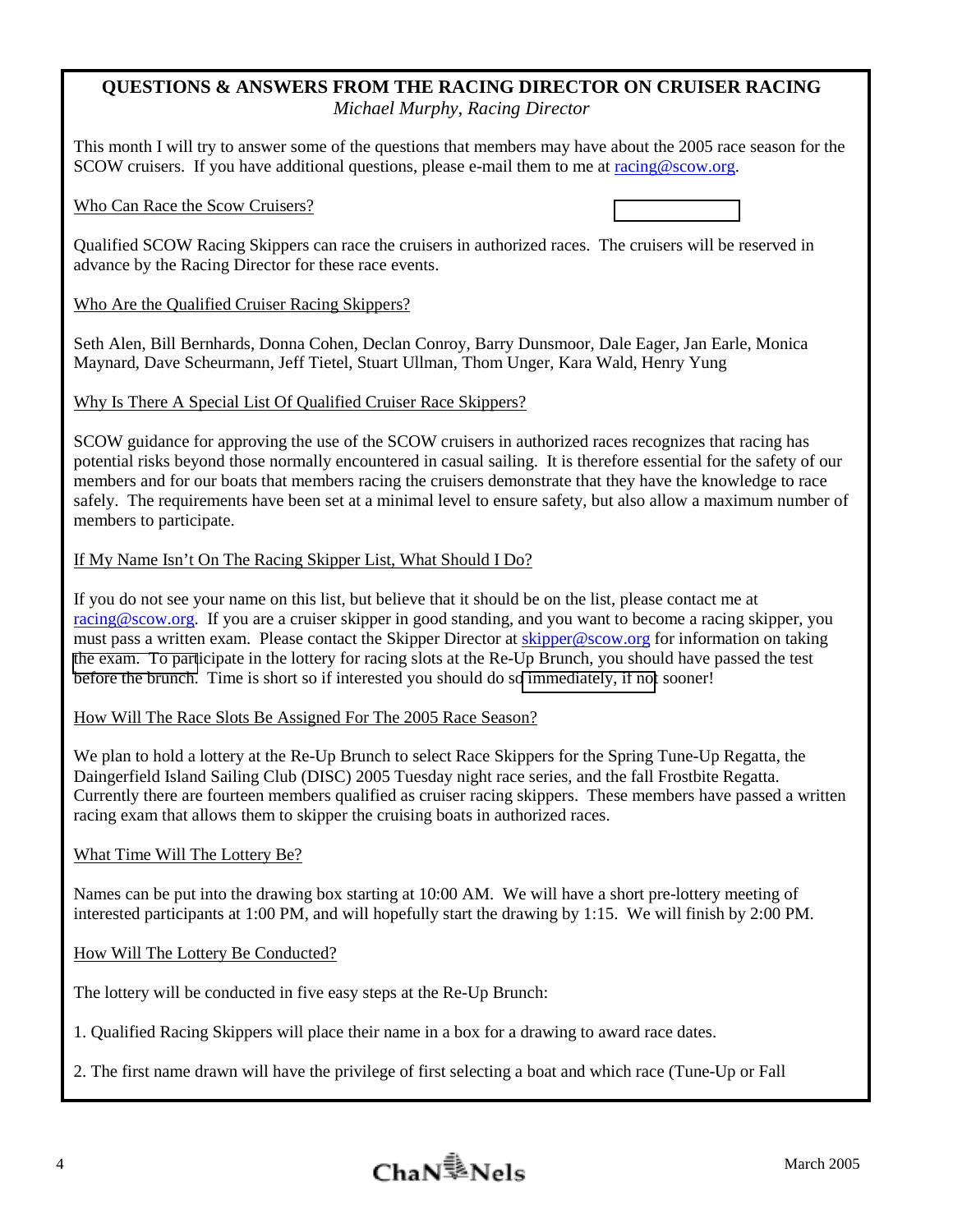Frostbite) or which DISC Race Series (six races) they wish to race.

3. A second name will be drawn. This Racing Skipper will be able to select a boat and a race or DISC racing series that they wish to race.

4. Step three will be repeated until all the racing slots are selected, or until none of the Racing Skippers wish to select additional races.

5. After Race Skippers have been identified, assignments will be made for the Race Committee boat at the Spring Tune-Up Regatta. Racing Skippers that are not racing in the Spring Tune-Up Regatta will be expected to provide the Race Committee boat and organize the Race Committee for the regatta.

# Do I Have To Be There Or Can I Send A Proxy?

It is always fun and enjoyable to attend the Re-Up Brunch. By being there for the lottery you can personally be involved in selecting a racing slot. However, if you make arrangements for a proxy, and let the Racing Director know, via e-mail at racing@scow.org, we will allow a proxy. If you are a qualified racing skipper, the proxy must have the ability to make commitments for you on racing date selections. It would be unfair to other club members if the proxy selecte[d race dates that yo](mailto:racing@scow.org)u subsequently declined to use.

# What Are The Dates Of The Races?

1. SCOW plans to hold a Tune-Up Regatta on Saturday, April 23.

2. Daingerfield Island Sailing Club (DISC) conducts four series of six races each throughout the summer. As of now, DISC has not put the race dates on their web-site. However, the races usually start the last Tuesday in April. The final race is usually in early October. You can check the Sailing Links webpage on the SCOW web-site for a link to DISC to see if they have posted the race dates by the time that you receive this edition of *Channels*. We should have the final dates available by the time of the Re-Up Brunch.

3. A fall Frostbite Regatta is also held in the fall, usually in early October.

What Are My Responsibilities If I Skipper A Scow Cruiser In Races?

In addition to being a qualified SCOW Racing Skipper, you have several other obligations to the Club and to your crew. You have an obligation to:

- Only race SCOW boats in recognized races authorized by the Sailing Club of Washington Board
- Have knowledge of the river in the area in which races are held, including a general familiarity with the channel, the bottom conditions, current and tide factors, and traffic conditions.
- Have a demonstrable knowledge of the racing rules. (See www.sailing.org which has a drop-down menu for the 2005 rules). Also see my other article in this newsletter.
- Know the SCOW rules pertaining to racing and crew selection.
- Use only SCOW members as crew.
- Select crew members from the list drafted at the Re-Up Brunch.
- If participating in DISC events, provide a Race Committee boat when requested.
- Assist in other SCOW racings events as needed to make club events successful.
- Carry insurance to cover legal obligations from racing accidents.

## Can I Race On The Cruisers If I Am Not A Qualified Racing Skipper?

SCOW policy is that only members will be recruited as racing crew on the cruisers. Our policy is to give all

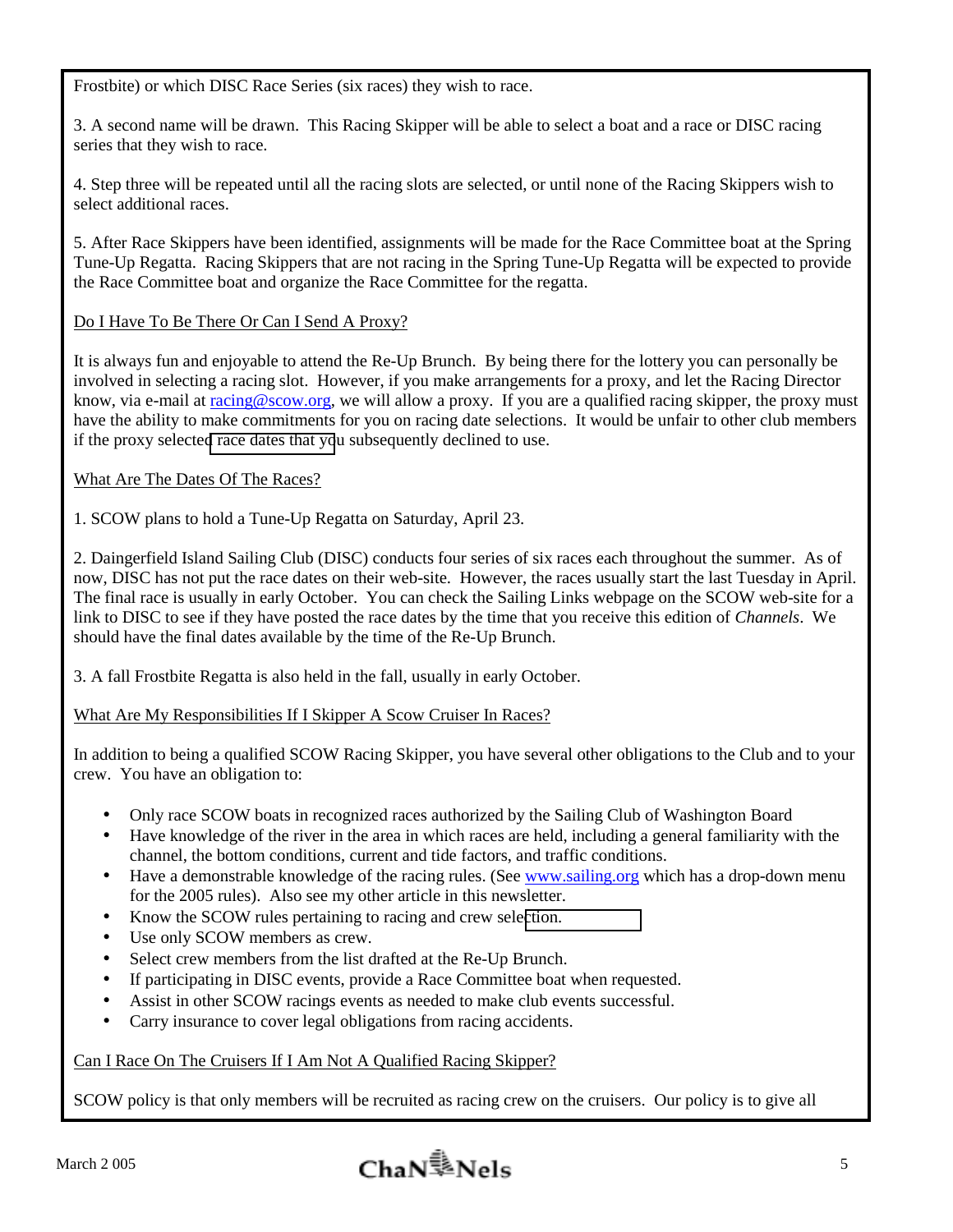SCOW members who wish to participate in racing the cruising boats an opportunity to have that experience. *Rebecca* requires a Skipper, a First Mate, and a minimum of two crew members. *Psycho* requires a Skipper, a First Mate, and at least one Crew person. Racing skippers may elect to carry additional crew. Contact the skippers and let them know of your interest.

# How Can I Become A Crew Member?

First, come to the Re-Up Brunch. There will be a sign-up sheet for crews. This crew sign-up sheet is only for current SCOW members so be sure to bring your 2005 membership application and your membership check. SCOW racing skippers will have access to this list and will use it to fill out their crew slots.

Second, introduce yourself to the racing skippers. They will want to put a name with a face and learn a little about your sailing experience. For the six race DISC series, remember that a skipper will be looking for crew that will support them in the whole racing series. Make your level of commitment known to the skippers.

# What If I Can't Be At Every Race, But Would Still Like To Crew?

Come to the Tuesday night DISC racing skipper meetings. They are held near the small boat docks at the Washington Sailing Marina. Boats without full crews will often select pick-up crews from the people that come to the pre-race meetings. If SCOW boats are fully crewed, other DISC skippers sometimes use pick-up crews from the dock side meetings.

# If I Make A Race Selection, But Find That I Can't Race For An Evening, What Are My Responsibilities?

If you do not plan to use the boat that you selected for a particular race event, it is your responsibility to notify the Racing Director so that an alternate skipper can be found, or the boat is made available to the general membership. Don't wait until the last moment. Making the boats available for racing is a significant investment of club assets. Be considerate of other members who would like to use the boats also.

## If I Make A Selection For A Race Series But Can't Race For The Series, What Are My Responsibilities?

Notify the Racing Director immediately so the race series can be assigned to another interested Racing Skipper.

# Where Can I Find More Information On Scow Racing?

Look at the SCOW web-pages at www.scow.org. Under the Administrative Stuff page is a copy of club policies and suggested guidance approved by past Boards.

# **Talk Like A Sailor**

## *Bill Patton, Vice Commodore*

In honor of St. Patrick's Day on March 17th, let's look at three Sea Terms that use the word "Irish." The first is "Irish Hurricane," which is a flat calm. Another term for this typical mid summer Potomac River condition is a "Paddy's Gale." An "Irish Pennant" refers to any loose or unsecured line, or a frayed line or cloth. Finally, an "Irish Reef" is a method of shortening the sail (sometimes in a hurry) on a gaff-rigged fore and after, by lowering the peak; a skill we all learned in the SCOW basic sailing course.

Happy St. Patrick's day which this year is on a Thursday the same night as the SCOW Social No-Sail at the Rhodeside Grill on Wilson Boulevard in Rosslyn. Hope to see a good turnout.

Reference: Origins of Sea Terms by John G. Rogers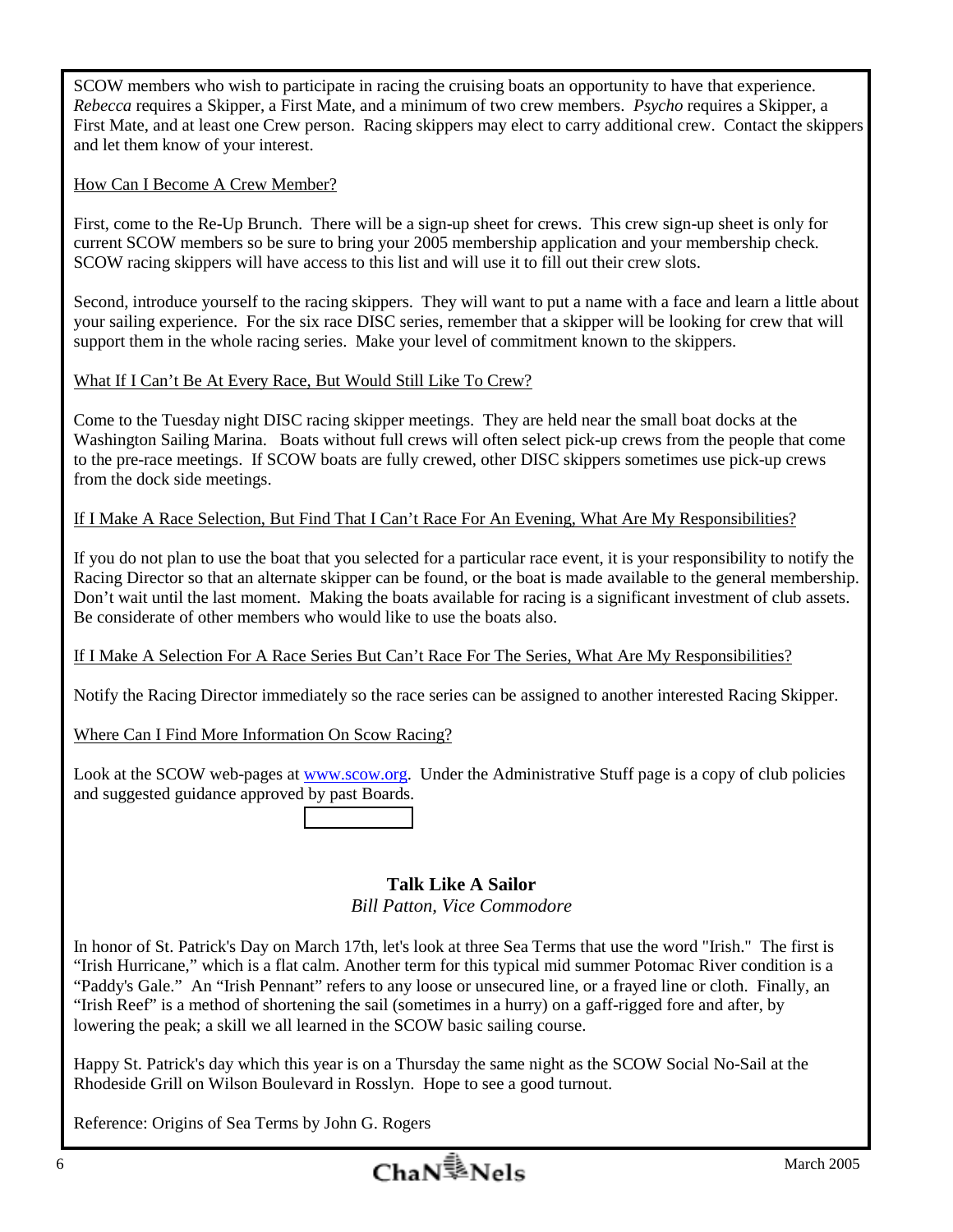# **BAY AND RIVER FUN AND FROLIC**  *Robert Werlwas*

It's time to shake the brain barnacles and get ready for some bay and river Activities. We start the season this April with the Atlantis Revisited excursion with your own honorable Commodore Steve Linke leading this adventure. We are not exactly sure what we will be getting into, however, Steve has assured us that we will see different sites on the river.

The season will conclude in October with Doug Kelch taking us on an overnight sailing/camping trip to Gunston Cove. This will be honest-to-goodness camping with tents, sleeping bags and hearty singing around the campfire. In between we will have several different adventures including a Rhode River Bay raftup with Jeff Tietel at the forefront. Also, get ready for the Battle of Trafalgar on the River - complete with water cannons - where we do battle with the Pentagon Sailing Club. So practice your "Arrghhh" now. Other events will be detailed in future editions of Channels as well as emails to all members.

In the past two years, we have had two people chair the River/Bay activities, one for the River and the other for the Bay. It is becoming painfully apparent that this policy should be continued. So, if anyone is interested in either of these functions, please drop an email to: river@scow.org or bay@scow.org.

Remember, this is your club. So we welcome hearing from you about your experiences in the River and Bay. We also welcome any River/Bay excursion suggestions that you think would be fun.